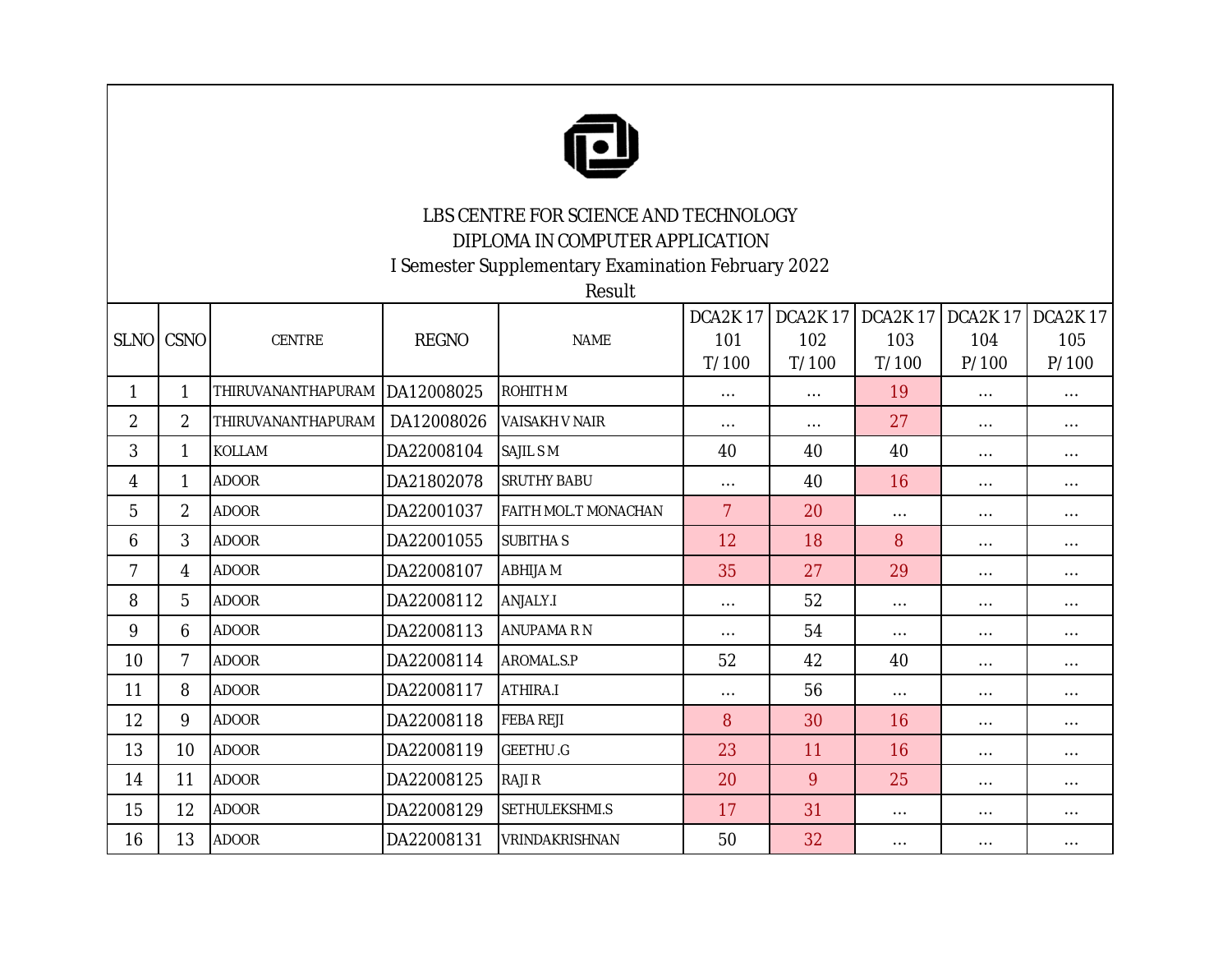|    | SLNO CSNO      | CENTRE             | <b>REGNO</b> | <b>NAME</b>             | DCA2K17<br>101 | DCA2K17<br>102 | DCA2K17<br>103<br>T/100 | DCA2K17<br>104    | DCA2K17<br>105    |
|----|----------------|--------------------|--------------|-------------------------|----------------|----------------|-------------------------|-------------------|-------------------|
| 17 | $\mathbf{1}$   | SASTHAMKOTTA       | DA22008135   | <b>ABHISHEK KV</b>      | T/100<br>30    | T/100<br>40    | 24                      | P/100<br>$\ldots$ | P/100<br>$\ldots$ |
| 18 | $\overline{2}$ | SASTHAMKOTTA       | DA22008140   | <b>ASWATHY K</b>        | 41             | 40             | 40                      | $\cdots$          | $\cdots$          |
| 19 | 3              | SASTHAMKOTTA       | DA22008143   | <b>RAHUL R</b>          | $\cdots$       | $\ldots$       | 24                      | $\cdots$          | $\cdots$          |
| 20 | $\overline{4}$ | SASTHAMKOTTA       | DA22008144   | <b>REENA A</b>          | 24             | 18             | 18                      | $\cdots$          | $\cdots$          |
| 21 | 5              | SASTHAMKOTTA       | DA22008145   | <b>SANDHYAY</b>         | 24             | 19             | 19                      | $\cdots$          | $\ldots$          |
| 22 | $\mathbf{1}$   | KALAMASSERY        | DA32008186   | Arjun T.R               | $\cdots$       | $\cdots$       | 67                      | $\ldots$          | $\cdots$          |
| 23 | $\overline{2}$ | KALAMASSERY        | DA32008192   | Nivya A.S               | $\cdots$       | $\ldots$       | 18                      | $\cdots$          | $\ldots$          |
| 24 | 3              | KALAMASSERY        | DA32008254   | Pravidhya Vishwambharan | $\mathsf{A}$   | $\overline{A}$ | $\mathsf{A}$            | $\mathsf{A}$      | $\overline{A}$    |
| 25 | 4              | KALAMASSERY        | DA32008193   | Reshma Ravi             | $\overline{A}$ | $\overline{A}$ | $\mathsf{A}$            | $\cdots$          | $\cdots$          |
| 26 | 5              | KALAMASSERY        | DA32008250   | Ashique M.M             | 19             | 40             | 13                      | $\cdots$          | $\cdots$          |
| 27 | 6              | KALAMASSERY        | DA32008189   | Harikrishnan M.G        | $\cdots$       | 29             | 25                      | $\ldots$          | $\cdots$          |
| 28 | $\overline{7}$ | KALAMASSERY        | DA32008252   | Harsha Janeesh          | $\overline{A}$ | $\overline{A}$ | $\overline{A}$          | $\ldots$          | $\cdots$          |
| 29 | 8              | <b>KALAMASSERY</b> | DA32008182   | <b>ANJU ANTONY</b>      | 24             | 40             | 14                      | $\ldots$          | $\ldots$          |
| 30 | $\mathbf{1}$   | <b>PAMPADY</b>     | DA32008241   | <b>ANJANA SATHEESH</b>  | 40             | $\ldots$       | 40                      | $\ldots$          | $\cdots$          |
| 31 | $\overline{2}$ | <b>PAMPADY</b>     | DA32008248   | <b>SAM BENNY</b>        | 29             | 31             | 30                      | $\ldots$          | $\cdots$          |
| 32 | 3              | <b>PAMPADY</b>     | DA32001171   | <b>VIVEK M</b>          | 8              | 11             | 16                      | $\cdots$          | $\cdots$          |
| 33 | 1              | KOTHAMANGALAM      | DA32008225   | <b>ANANTH RAJENDRAN</b> | $\cdots$       | 5              | 16                      | $\ldots$          | $\cdots$          |
| 34 | $\overline{2}$ | KOTHAMANGALAM      | DA32008229   | <b>BHAGYALAKSHMITS</b>  | 42             | 40             | 41                      | $\ldots$          | $\cdots$          |
| 35 | 3              | KOTHAMANGALAM      | DA32008230   | <b>DIVYA UNNI</b>       | $\cdots$       | $\ldots$       | 56                      | $\ldots$          | $\cdots$          |
| 36 | 4              | KOTHAMANGALAM      | DA32008231   | PREMITHA RAJAN          | 23             | 22             | 13                      | $\ldots$          | $\overline{A}$    |
| 37 | 5              | KOTHAMANGALAM      | DA32008232   | <b>SNEHA A H</b>        | 21             | 21             | 40                      | $\ldots$          | $\cdots$          |
| 38 | 6              | KOTHAMANGALAM      | DA32008233   | SOMAJA SOMAN            | $\mathsf{A}$   | $\overline{A}$ | $\mathsf{A}$            | $\mathsf{A}$      | $\mathsf{A}$      |
| 39 | $\overline{7}$ | KOTHAMANGALAM      | DA32008234   | <b>VIBITHAKC</b>        | 40             | 40             | 46                      | $\cdots$          | $\cdots$          |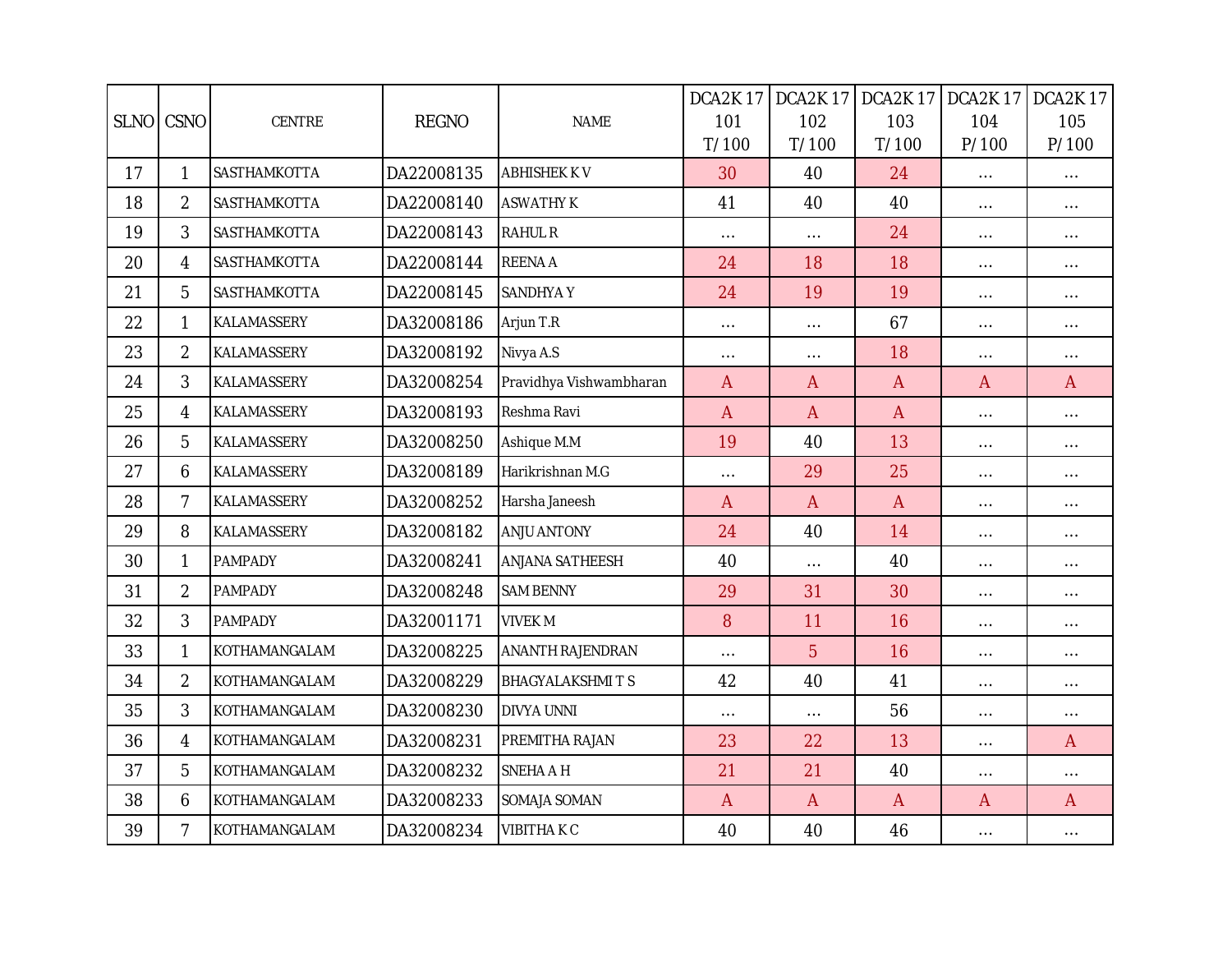|    |                |                 |              |                           | DCA2K17      | DCA2K17        |              | DCA2K 17   DCA2K 17 | <b>DCA2K17</b> |
|----|----------------|-----------------|--------------|---------------------------|--------------|----------------|--------------|---------------------|----------------|
|    | SLNO CSNO      | CENTRE          | <b>REGNO</b> | <b>NAME</b>               | 101          | 102            | 103          | 104                 | 105            |
|    |                |                 |              |                           | T/100        | T/100          | T/100        | P/100               | P/100          |
| 40 | 8              | KOTHAMANGALAM   | DA32008235   | VISHNUPRIYA VENUGOPAL     | $\ldots$     | 44             | $\ldots$     | $\ldots$            | $\ldots$       |
| 41 | $\mathbf{1}$   | <b>HARIPPAD</b> | DA32008214   | <b>KARTHIKAKP</b>         | $\mathsf{A}$ | $\overline{A}$ | $\ldots$     | $\ldots$            | $\ldots$       |
| 42 | $\overline{2}$ | <b>HARIPPAD</b> | DA32008215   | PRAVEENA P                | $\cdots$     | $\cdots$       | $\cdots$     | 88                  | 87             |
| 43 | 3              | <b>HARIPPAD</b> | DA32008216   | <b>RESHMAJ</b>            | 67           | 71             | 61           | $\ldots$            | $\ldots$       |
| 44 | $\mathbf{1}$   | <b>ALATHUR</b>  | DA42001026   | <b>ABILASH G</b>          | 5            | $\overline{4}$ | $\cdots$     | $\cdots$            | $\ldots$       |
| 45 | $\overline{2}$ | <b>ALATHUR</b>  | DA42001040   | <b>ROBIN M</b>            | 8            | $\overline{2}$ | $\cdots$     | $\cdots$            | $\ldots$       |
| 46 | 3              | <b>ALATHUR</b>  | DA42001050   | <b>SMITHINK</b>           | $\mathsf{A}$ | $\mathsf{A}$   | $\mathsf{A}$ | $\ldots$            | $\ldots$       |
| 47 | 1              | PALAKKAD        | DA42008218   | SREELAKSHMY C             | 46           | 46             | 57           | 94                  | 94             |
| 48 | $\overline{2}$ | PALAKKAD        | DA42008221   | VIGNESWARI N K            | 42           | 43             | 40           | $\ldots$            | $\ldots$       |
| 49 | $\mathbf{1}$   | KOZHIKODE       | DA52001082   | UNNIMAYA C P              | 20           | $\ldots$       | 28           | $\ldots$            | $\ldots$       |
| 50 | $\overline{2}$ | KOZHIKODE       | DA51901056   | <b>GIMITHA A</b>          | 43           | 22             | 19           | $\ldots$            | 28             |
| 51 | 3              | KOZHIKODE       | DA52008232   | <b>MIDHUNK</b>            | $\cdots$     | 41             | 48           | 66                  | 40             |
| 52 | 4              | KOZHIKODE       | DA52008231   | <b>MEGA HANSA R K</b>     | 13           | 12             | 22           | 20                  | 28             |
| 53 | 1              | <b>MANJERY</b>  | DA52008257   | PRIYA P                   | 41           | 21             | 25           | $\ldots$            | $\ldots$       |
| 54 | $\overline{2}$ | <b>MANJERY</b>  | DA52008259   | <b>SHIJILA K P</b>        | $\ldots$     | 21             | 25           | 68                  | 70             |
| 55 | $\mathbf{1}$   | PARAPPANANGADI  | DA52008278   | NANDANA. E                | $\cdots$     | 40             | $\ldots$     | $\ldots$            | $\ldots$       |
| 56 | $\overline{2}$ | PARAPPANANGADI  | DA52008279   | RAHNARAJ. E               | $\cdots$     | $\mathsf{A}$   | $\ldots$     | $\ldots$            | $\cdots$       |
| 57 | $\mathfrak{Z}$ | PARAPPANANGADI  | DA52008289   | <b>VINITHA. P</b>         | $\cdots$     | $\overline{A}$ | $\cdots$     | $\ldots$            | $\cdots$       |
| 58 | 4              | PARAPPANANGADI  | DA52008290   | VISMAYA. C.P              | $\cdots$     | 48             | $\ldots$     | $\ldots$            | $\ldots$       |
| 59 | $\mathbf{1}$   | <b>KANNUR</b>   | DA62008239   | <b>ANUSREE A.</b>         | 41           | 40             | 20           | $\cdots$            | $\ldots$       |
| 60 | $\overline{2}$ | <b>KANNUR</b>   | DA62008244   | <b>MEEKHAH ELIAS PAUL</b> | 40           | 40             | 16           | $\ldots$            | 15             |
| 61 | 3              | <b>KANNUR</b>   | DA62008246   | YADAV SUMESH              | $\cdots$     | 24             | 25           | $\ldots$            | $\ldots$       |
| 62 | 4              | <b>KANNUR</b>   | DA62001019   | PRAJISHA K.V.             | $\cdots$     | $\mathsf{A}$   | $\ldots$     | $\ldots$            | $\ldots$       |